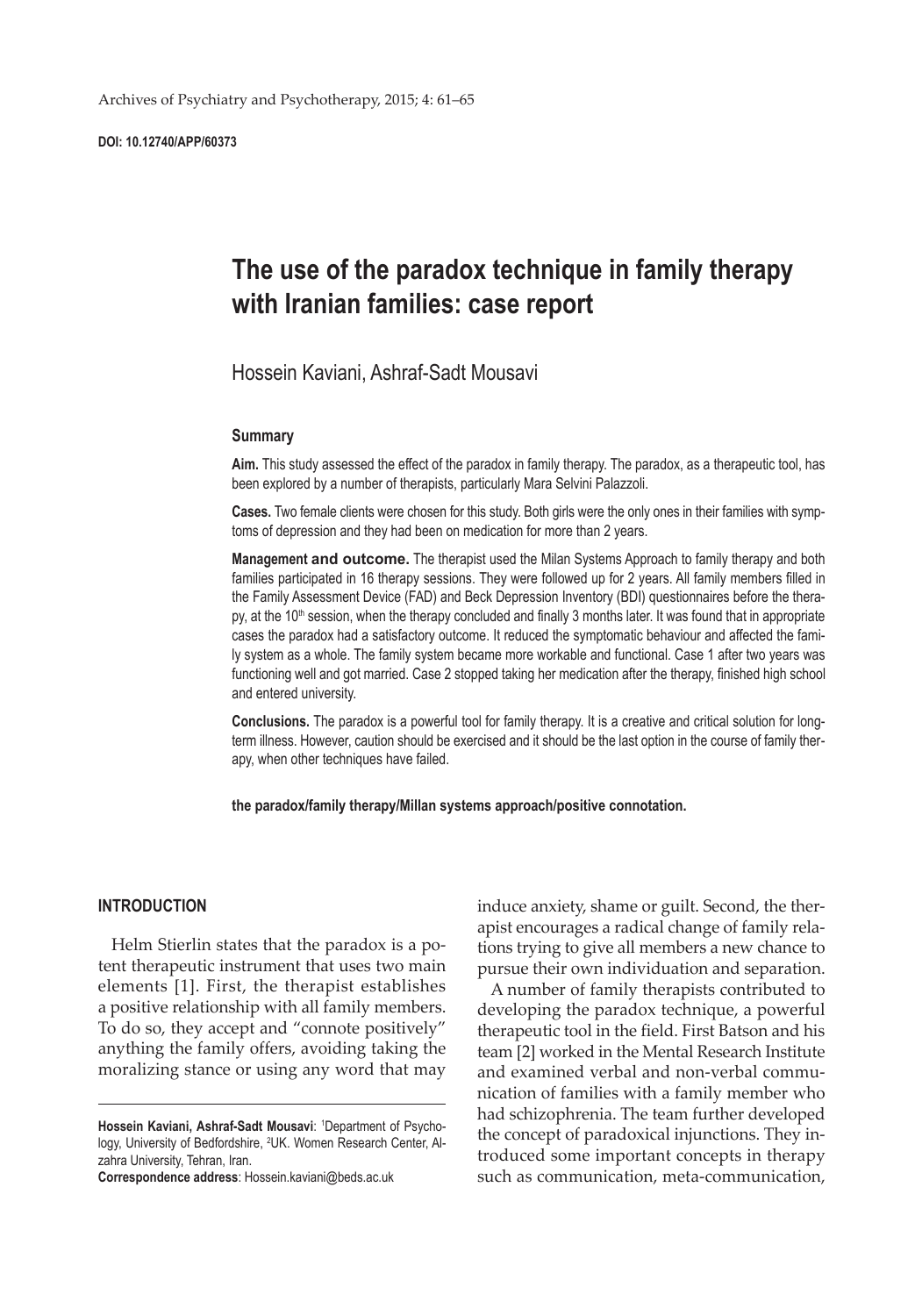double-bind, circular mode and paradox [2-5]. Paradox, like any other powerful therapeutic instrument, can harm while helping [1].

The Milan team was influenced by systemic thinkers such as Batson, Haley, Watzlawick and Shands [2, 6-10]. They used the paradox technique with families where one of the family members had anorexia [1]. They further developed the concept of paradox by working with families where there was schizophrenia. Crowe & Ridley [11] raised concerns about the value of the paradoxical message and whether it provides a creative solution to damaging long-term illness. They stated that the nature of the paradox is not clear and it does not show how it gives all members a new chance to pursue their own individuation and separation.

This study assessed the impact of the paradox in family therapy. The therapist benefitted the Milan systems approach to family therapy. Two clients (both female) were chosen for this study. These two girls were the symptomatic members of their families.

# **CASE PRESENTATION**

## **Case 1**

A., 19 years old, was referred for family therapy by her psychiatrist. She was diagnosed with depression and had been taking medication for the past 4 years. She left school at 15. A. and her family had been seen by a family therapist for a few months in the past. At the time of the study A. was living with her family: father (55 years old), mother (45 years) and brother (22 years). Her father was addicted to opium and worked as a vegetables' peddler. They lived in a basement flat. Her brother was unemployed. Their family were of a low social standing.

The immediate problem was presented by A.'s mother as A.'s sadness and crying during the night that disturbed the family's sleep. The mother described her crying and sleeping behaviour in detail. She cried every night and put paper tissue under her mattress, so that when her mother was moving the mattress, she would notice the tissues and become upset. She got up about noon. She did not do anything at home but listened to sad music. The mother was distressed and worried. The situation caused her a lot of suffering. The girl's father and brother were apparently disinterested – A. was in permanent conflict with her brother; they fought every day.

While examining the mother–daughter interaction, it seemed that the mother was extremely worried about family finances, her husband's addiction and her unemployed son. A.'s behaviour distracted her from all the other problems and was a reason for her to live on.

# **Case 2**

J., 18 years old, was referred to family therapy by her psychotherapist with a recommendation that the whole family should be involved in therapy. The psychotherapist's note said that J. had been on medication (for depression) and individual as well as family therapy for 2 years. The previous therapy course seemed not to have alleviated her depression and family tension. For the past few months, J.'s mother and sister had been arguing with the psychotherapist and insulted her several times. They thought that she encouraged J.'s more disrupted behaviour and her leaving school. For this reason the therapist ceased J.'s therapy and referred her for family therapy.

J.'s family were well-off and consisted of father (56 years), mother (50 years) and sister (23 years). Her father ran a factory and they lived in a big house. Her sister was studying for a Master's degree. The family enjoyed a high social status. J.'s mother presented her immediate problems as her impolite and violent behaviour. She was constantly fighting not only with her family members but also with all her relatives. She failed to finish high school and refused to continue her education. Sometimes she physically attacked family members and in turn they beat her. She was angry with her family. The father had a gentle, calm character. J. relied on her father asking for help. Her mother and sister were furious with her.

J. was in daily conflict with her mother and her sister. They complained about how J. acted towards the father. They said that sometimes the father stayed quiet, saying nothing at home (perhaps he was on J.'s side), while some other times (rarely) he beat her. She did not sleep at night,

Archives of Psychiatry and Psychotherapy, 2015; 4: 61–65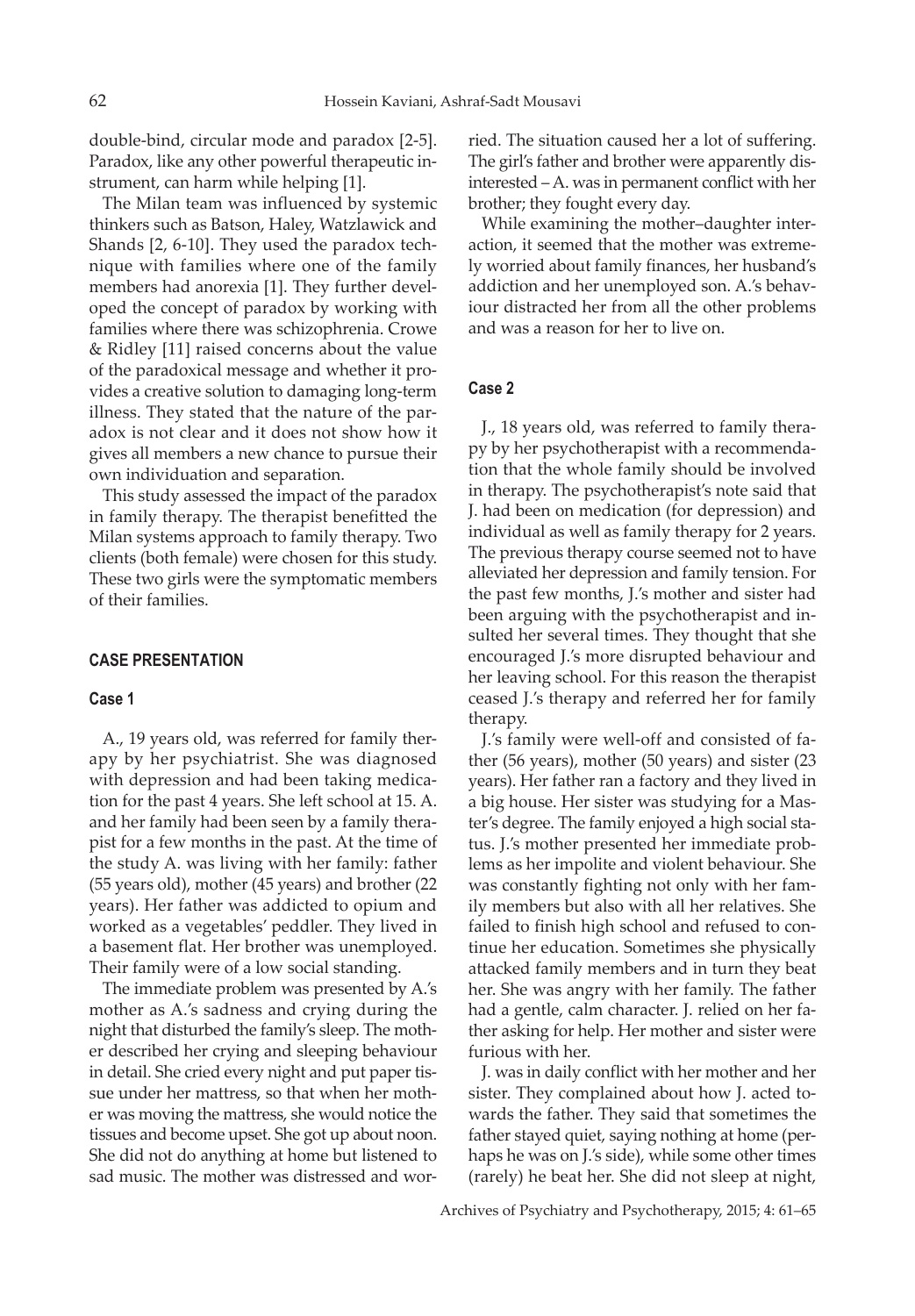but stayed up playing on her computer till late and slept until noon. She did not do anything at home, but watched carefully her family members' every movement and listened to their conversations, looking for a reason to start fighting.

Examining the mother–daughter interaction, it seemed that the mother, a very controlling person, was controlling every movement and event in the family. She had a strong bond with J.'s older sister. She planned everything at home, even her husband's clothes. J.'s father did not like it but still left everything to his wife. It seemed that without J.'s problem the family could not stay together. The older sister played a role of J.'s second mother.

The mother had no problem with J.'s behaviour for years but now she could not control it outside their home. J. watched her mother and sister's every movement like a detective and argued with them. The mother decided to keep her at home but she confronted her, which usually led to fighting. The family was in social isolation. Close relatives and friends found out about the problem and were reluctant to have relations with them, seemingly avoiding the negative effects of this family.

In Iranian society, girls should get married at the age these two sisters were – they were tall, beautiful and intelligent. J.'s behaviour was irresponsible. The older sister was helping the mother control her. The sisters did not think of marriage. Other people understood the family situation and nobody proposed marriage.

## **MANAGEMENT AND OUTCOME**

# **Case formulation**

Using Crow's three-point plan [11], the cases are formulated below.

## **Case 1**

- (1) The symptom/s can be described as  $A$ ,'s crying and her immature, irresponsible behaviour.
- (2) The reciprocal behaviour can be described as mother's overprotectiveness directing all her attention to A.'s well-being. The mother did not want to consider that she is growing up and is going to leave her.

Archives of Psychiatry and Psychotherapy, 2015; 4: 61–65

(3) The feared consequences of the removal of the symptom/s in this family were the mother's fear of losing A. For the mother it was impossible to live her life without A. In their socio-cultural context, girls get married early and A. was tall and beautiful. Since she was a teenager, the family had been receiving marriage proposals. It meant that she was mature enough and ready to leave her family in the near future. However, she understood her mother's fear and acted irresponsibly. People found out that she was not able to enter the next phase of her life. When she left high school, she stayed at home. She acted like a small girl and her mother took care of her. A.'s behaviour was tiring, however, and eventually the mother could not tolerate it.

# **Positive connotation**

The therapist told the family that "you are obviously very close to each other. You are all upset by the family situation. You want to do everything for your family. Usually, a sad person cries. This behaviour is a buffer. A. is sad for her family. She shows this sadness in an extreme way. It means she has to cry to release her sadness."

#### **Paradoxical message**

The family was told that: "A. needs to cry every night. Let her do so. This is her task. She has to cry from 10 to 11 o'clock every night. The mother should put a box of tissues next to her mattress. You do not need to change now. A.'s behaviour shows that you love each other very much and that you are afraid of losing each other."

# **Case 2**

- (1) The symptom/s can be described as  $J.'s$ fighting, and her immature and irresponsible behaviour.
- (2) The mother's controlling behaviour can be regarded as a reciprocal behaviour. The mother was not ready to see her daughter grow up and leave the family.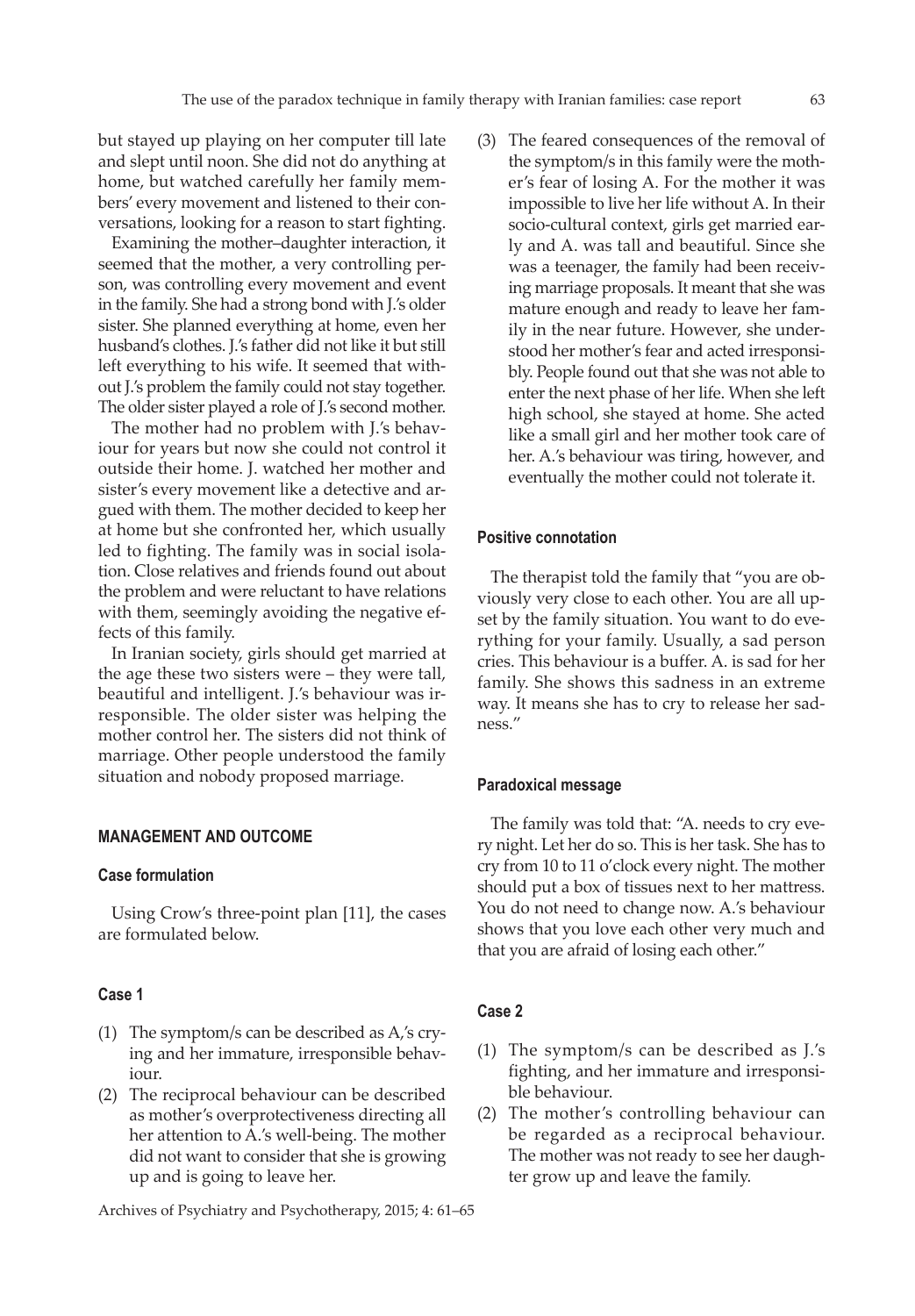(3) The mother's fear of losing her whole family can be deemed the feared consequences of the removal of the symptom in this family. The father was not satisfied with his own marriage but he did not show it. J. understood her mother's fear of family separation and the deep disagreement between her parents. J.'s irresponsible behaviour seemed to distract them from other family problems. Also, leaving school and staying at home made people think she was unable to enter the next phase of her life. She acted like a small girl and relied on her mother to do everything for her. J.'s behaviour was no longer tolerated by her family, which resulted in seeking professional help and therapy.

#### **Positive connotation**

The family therapist told them that: "J. is a young person. Usually young people are stubborn. J. is a sad young person. Sad people cry and sad teenagers sometimes express their sadness with violence. J. is a stubborn, sad teenager. She loves her family too much, and she tries to cope with family problems in an extreme way. When she thinks there is a conflict in the family, she tries to attract your attention. This behaviour is a buffer for your family not to fall apart. It means she is fighting to feel better."

## **Paradoxical message**

The family were also told by the therapist: "She needs to fight with family members. Doing this makes her feel better, so let her do this. From now on, her therapeutic homework is to fight every other day with her mother and sister from 5 to 6 o'clock in the evening and with her father at the same time every Friday evening."

# **Therapy sessions**

The families participated in 16 sessions of therapy. The assessment showed that both clients and their families had been in full courses of family therapy in the past and received various therapeutic treatments with no success. In the first session, the therapist tried to get to know each family member and develop a good rapport with the family as a whole. Then she asked them to explain about the problem and how it affects them. In the next step, positive connotation was applied. At the end of the first session, the paradoxical massage was delivered by saying "do not change anything now and make a timetable for continuing the symptomatic behaviour". At least for 5 sessions, the therapist encouraged the symptomatic member to follow the timetable and asked other family members to help her to do so. During those sessions they were helped to negotiate more with each other. Then some ritual was introduced to change their behaviour. The timetable for activities was applied for the symptomatic member with support of the family. They were followed up for 2 years. All family members filled in the Family Assessment Device (FAD) [12] and Beck Depression Inventory (BDI) [13] questionnaires before the therapy, at the  $10<sup>th</sup>$  session, immediately after the therapy and 3 months later.

Case 1, A. was depressed and had been on medication for 4 years before family therapy. The therapist asked her to cry every night to feel better. Apart from this paradoxical task, there were some other tasks to activate her behaviourally. She was asked to get up 15 minutes earlier every day. After breakfast she went out with her mother for half an hour or for a walk After 8 sessions, her task was to do something at home like cooking and cleaning. No symptoms were reported anymore. The family reported that she was doing well and the family were more in agreement. Her mother sold her gold necklace and rented a shop for her son, saving some money for A.'s future (for her marriage). After 2 years'follow-up A. was functioning quite well and finally got married. Her BDI scores were 31 before the first interview, 19 at the  $10^{th}$  session, 12 after the therapy and 7 at 3 months' follow-up. Her mother's BDI scores were, respectively, 24, 15, 10 and 8, whereas her father's and brother's BDI scores were between 9 and 13 during all assessment points. The family's mean FAD scores were 3.5 before the first interview, 2.9 ąt the  $10<sup>th</sup>$  session, 2.08 after the therapy and 1.8 at 3 months' follow-up. This demonstrates that the family reported far less dysfunction at the end of the therapy and at follow-up.

Case 2 was also clearly depressed. After 5 sessions she had arguments once a week, not using

Archives of Psychiatry and Psychotherapy, 2015; 4: 61–65